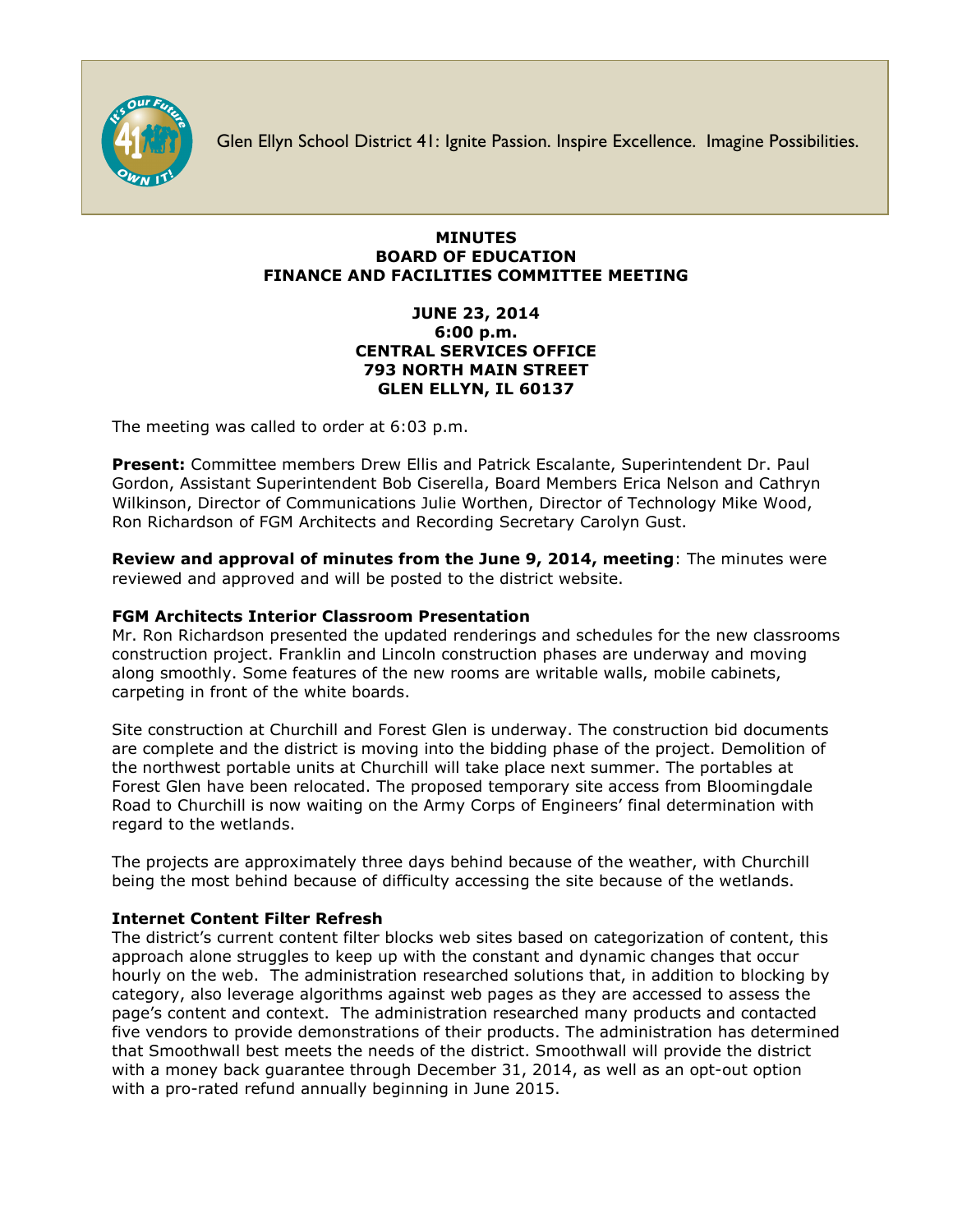Smoothwall provides an automated, daily reporting feature that logs internet traffic by individual. The report will be emailed to the Technology Department as well as all building principals with the principals' reports specific to their schools. Reports the Technology Department receives will show district-wide access to the internet. Daily reports of attempted access to blocked or inappropriate web sites will also be sent to the Technology Department and building principals. These reports will show activity by user, sites accessed or attempted to access, duration of time spent on the site and content viewed while on the site. The administration will use these reports in the beginning as an evaluation tool to help determine if the system is performing effectively. Once we are confident that the system is working properly, the administration will evaluate reporting frequency and adjust it accordingly.

Smoothwall is widely used in over 65 countries and has been in business since 2001. The cost for the system is \$33,000 and will be paid out of budgeted funds from the 2014/2015 budget.

This information will be presented to the Board of Education later this evening for discussion and action.

**Emergency Expenditure of Funds for Abraham Lincoln HVAC Chiller Replacement**  On the last day of school the backup unit supporting the Lincoln chiller failed and the school is currently without air conditioning. The administration will not solicit bids but rather competitive pricing from several vendors. District engineers, AMSCO, have proposed a twostep process: order the equipment, and installation of the equipment prior to the start of school. AMSCO is currently preparing documents that will be used to solicit pricing from multiple manufacturers for the chilling equipment itself.

Estimated cost of the 40-ton chilling unit is \$42,000, which includes the cost of the unit, installation and crane rental for the installation. This amount will be included in the tentative 2014-15 budget. As there is no board meeting scheduled in July, the administration is seeking board approval to spend no more than \$50,000 to replace the chiller unit. Dr. Gordon and Mr. Ciserella will keep the board advised throughout the pricing process. In the event costs exceed the \$50,000 threshold, the administration will bring the subject back to the board for further discussion and approval.

This information will be presented to the Board of Education at the meeting later this evening for discussion and action.

#### **Other**

Mr. Ellis requested that an Action Items section be added to the Finance Committee Agenda preceding the Other section. Included on the spreadsheet should be: site and equipment maintenance schedule; updated construction schedule; and the percentage of state and federal funding for the food service program.

Dr. Gordon reported that a construction update/progress section has been created on the district website in response to Mr. Escalante's request. Mr. Escalante suggested that a link to this section be included in Ms. Worthen's e-mail blasts.